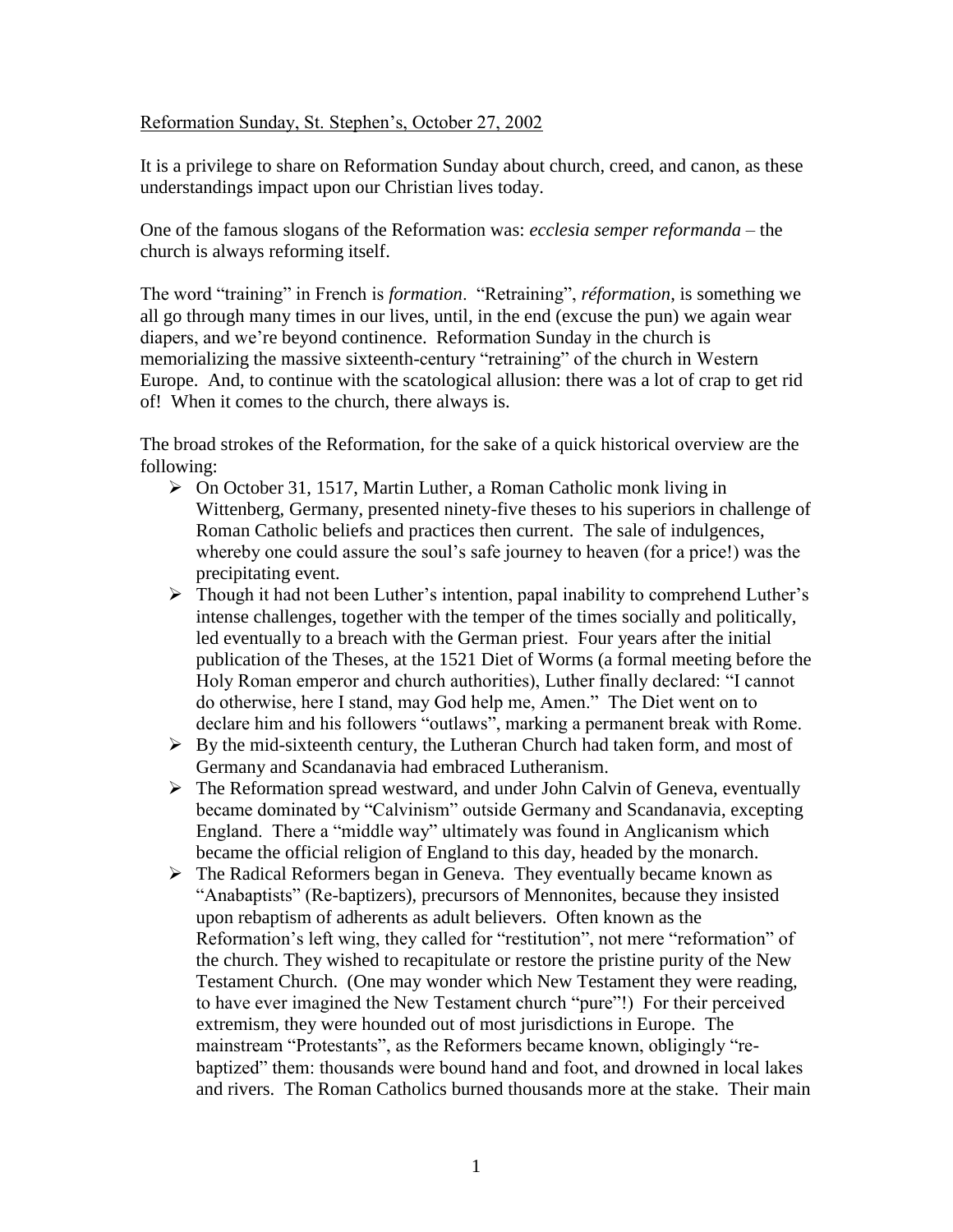legacy was the first call in Western culture for full religious freedom, and the insistence on separation of church and state. They also became known as the oldest "peace church" Christian tradition.

 $\triangleright$  There was as well a "Catholic Reformation" that sought to renew the church from within. The brilliant Christian humanist Erasmus in many ways represented this spirit of reform, without breaking allegiance to Rome, but the Reformation and its reaction, the Counter-Reformation, eventually passed him by.

The Reformation in Western Europe was so monumental, it obviously cannot adequately be sketched in such few words. One historian sums up the impact thus: "Unlike the Renaissance, the Reformation directly affected nearly every European and forced almost everyone to make a choice between the old and the new. As it did, the Reformation movement profoundly changed the course of Western civilization and touched every facet of human existence. The modern pluralistic, culturally fragmented Western World, for better or for worse, is largely the child of this tumultuous and significant movement (Robert D. Linder, "The Reformation", *The New International Dictionary of the Christian Church*, pp. 830 And 831.)

I want to discuss the Reformation under five themes: *Freedom; Schism; Anti-creation; Non-violence; and "Putting on/clothing oneself with Jesus Christ".*

## *Freedom*

One of the great Reformation themes was *freedom*. Freedom from the obligation to work for one's salvation; freedom from a religious system that did not work for the masses; freedom from Satan's wiles.

One of the passages read on Reformation Sunday in the Lutheran Church is John 8:31-36. Verses 31, 32, and 36 read:

*To the Jews who had believed him, Jesus said, "If you hold to my teaching, you are really my disciples. Then you will know the truth, and the truth will set you free."… So if the Son sets you free, you will be free indeed.* 

Billy Graham wrote *Peace With God* to highlight for him the essence of Christianity. In it, the "freedom" of Christianity is presented more in terms of *right belief* than of *right action*. This is a mainstream Reformation legacy.

Graham never has written what is the urgent simultaneous sequel (if there can be such a thing): *Peace With Man*. Though there is no world religion with a greater emphasis upon the non-negotiable call to love neighbour and enemy as the *only* litmus test of claimed love of God. What in fact is the "truth to set us free" if not the dynamic, live-out-inaction demonstrated love of neighbour and enemy?

The great preacher represents the dominant spirit of Protestantism: an overemphasis upon *doctrinal* reform and belief, an underemphasis upon *political/social* transformation and action.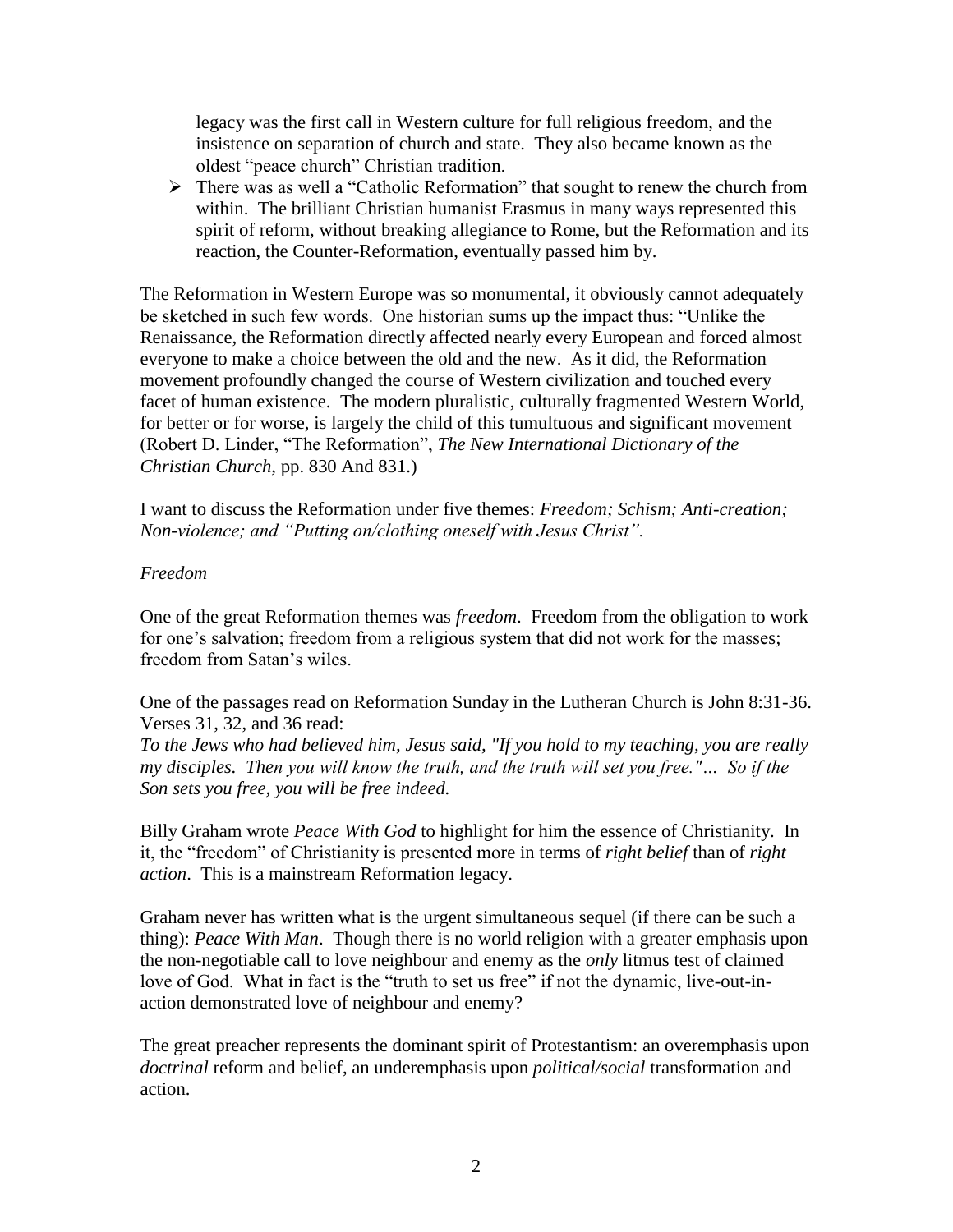#### *Schism*

A major legacy of the Reformation is schism.

Schism is the utter inversion of Jesus' High Priestly Prayer in John  $17(15 - 23)$ : *My prayer is not that you take them out of the world but that you protect them from the evil one. They are not of the world, even as I am not of it. Sanctify them by the truth; your word is truth. As you sent me into the world, I have sent them into the world… I have given them the glory that you gave me, that they may be one as we are one: I in them and you in me. May they be brought to complete unity to let the world know that you sent me and have loved them even as you have loved me.* 

The only strategy endorsed by Jesus in the Gospel texts whereby the world may know that Jesus has come is *unity in the church*! That the Reformation is a massive contradiction to the unity of the church is profound understatement. That Protestantism continues to uphold the magisterial Reformers, particularly Martin Luther and John Calvin, in irreproachable esteem when they authored such a monumental inversion of Jesus' call to unity. is no small wonder.

The only strategy for proving to the world the authenticity of Jesus' Incarnation, according to the text in John chapter 17, is "complete unity" of the church. If this be true, and I defy anyone to discover in the Gospel texts any other "strategy for evangelism", for authenticating the Good News, than the unity of the church, the Reformation was a tragic breach of that Gospel call.

### *Anti-creation*

Baldly put, by the standard of unity, the Reformation was a violent rejection of the heart of the Good News, the *Euangelion*, the Gospel. It was in turn a rejection, argue some, of the continuity of creation. The doctrine of creation includes an understanding of God's patient work in history to bring about no less the ultimate unity of the cosmos. And the church is centre-stage model of that creational intention. Listen to Ephesians: *In [Jesus] we have redemption through his blood, the forgiveness of sins, in accordance with the riches of God's grace that he lavished on us with all wisdom and understanding. And he made known to us the mystery of his will according to his good pleasure, which he purposed in Christ, to be put into effect when the times will have reached their fulfillment-- to bring all things in heaven and on earth together under one head, even Christ.* (Eph. 1:7 – 10)

To contend that *Jesus is the only way, and the church the only hope*, is not at its biblical best an exclusivistic means of alienating or trashing all other religions, beliefs and worldviews. Far from it! It is a description rather of what and how God intends for the entire cosmos one day. And the church is meant to be now, is the constant New Testament witness, what the whole cosmos is destined to become one day!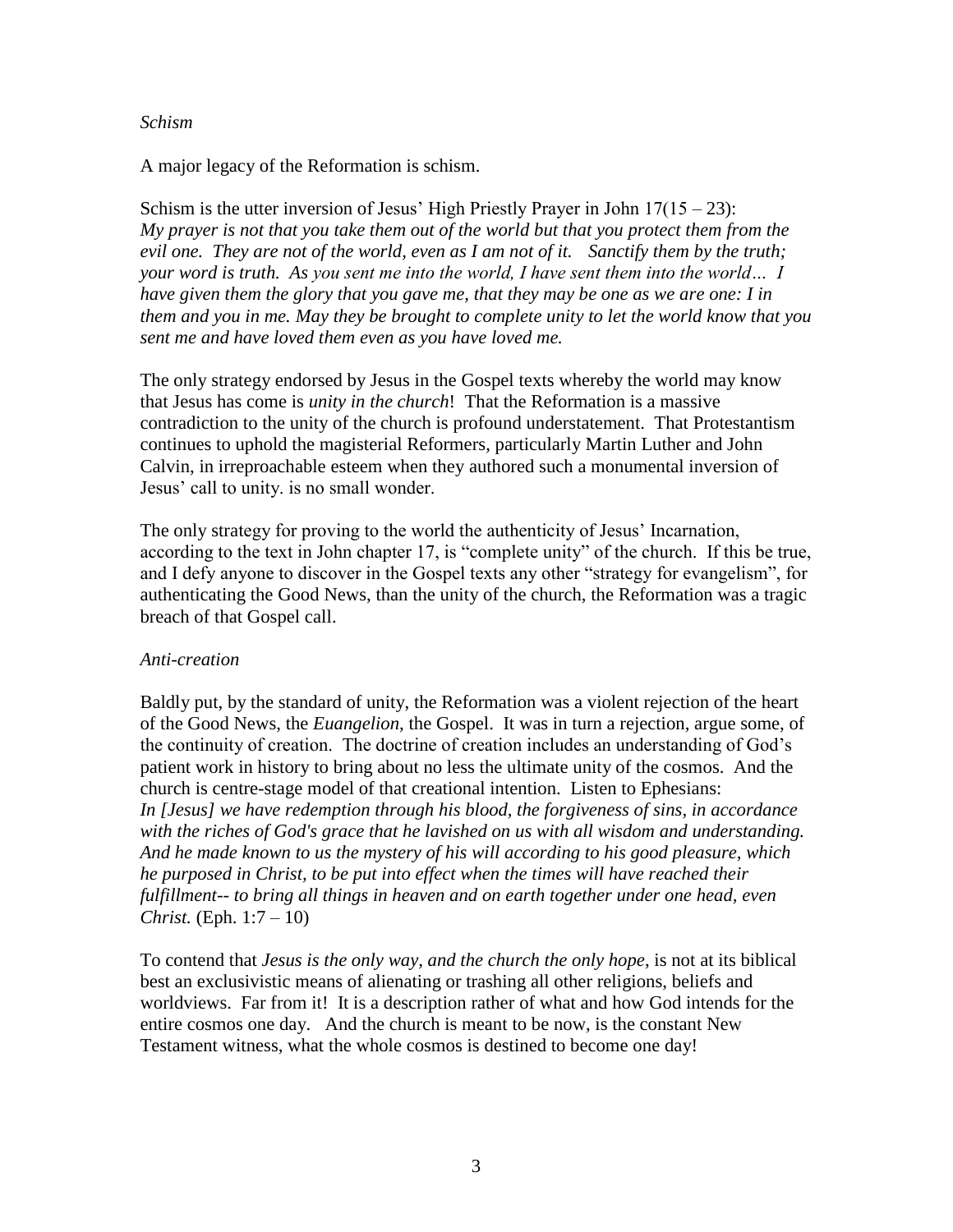Therefore, to break with that continuity of creation, by dividing the church, is to work fundamentally at odds with the entire purpose of the creation in bringing about Kingdom Come, the unity of the whole of creation.

Such a grand socio-political unity was not the vision of the great Reformers. And peace and peacemaking were far from their hearts. One need just read the horrific writings of Luther about the Jews, or consider the actions Calvin endorsed in burning at the stake the heretic Servetus, or read Luther's chilling call, "Smite, slay, and stab!" to the German nobility to ruthlessly crush a Peasants' Revolt, and one shudders at these Reformers' views of the unity of the church, let alone of peacemaking in the creation.

## *Non-violence*

The magisterial reformers, Luther and Calvin, were not much different from the Roman Catholic leaders of the day with regard to their attitudes toward violence. Luther's teachings had indirectly contributed to the Peasants' Revolt in Germany in the 1520's. Luther nonetheless called for suppression of the rebellious peasants in these chilling words: "Let everyone who can, smite, slay, and stab, secretly or openly, remembering that nothing can be more poisonous, hurtful, or devilish than a rebel. It is just as when one must kill a mad dog (J.M. Porter, *Luther: Selected Political Writings*, p. 86)." In 1525, in one battle alone at Frankenhausen, about 50,000 peasants were slaughtered by the German princes, urged on by Luther. As many as 100,000 were brutally massacred.

Meanwhile, the Consistory in Calvin's Geneva burned at the stake the anti-Trinitarian heretic Michael Servetus in 1553. Calvin is reputed to have favoured beheading as a more humane form of execution in this case. Nevertheless, he approved of the Consistory's decision, and observed that Servetus "cried like a Spaniard" as he was being burned. (Calvin also oversaw beheadings, including for graffiti scribbled on his pulpit!)

As mentioned, the Catholics and the Protestants were united in their fear and loathing of the Anabaptists who had the audacity to proclaim that Christians should not be in the business of killing. For teaching this and other 'heresies", they were themselves killed by the thousands.

# *Put on the Lord Jesus Christ*

New Testament theologian Walter Wink writes: "I submit that the ultimate religious question today should no longer be the Reformation question, 'How can I find a gracious God?' but rather, 'How can we find God in our enemies?' What guilt was for Luther, the enemy has become for us: the goad that can drive us to God (*Engaging the Powers*, p.  $263)$ ."

One may put this central "counter-Reformation" question as stark proposition: *If one does not find God in the face of the enemy, one does not find God!*

There is consistent teaching by both New and Old Testament writers that all human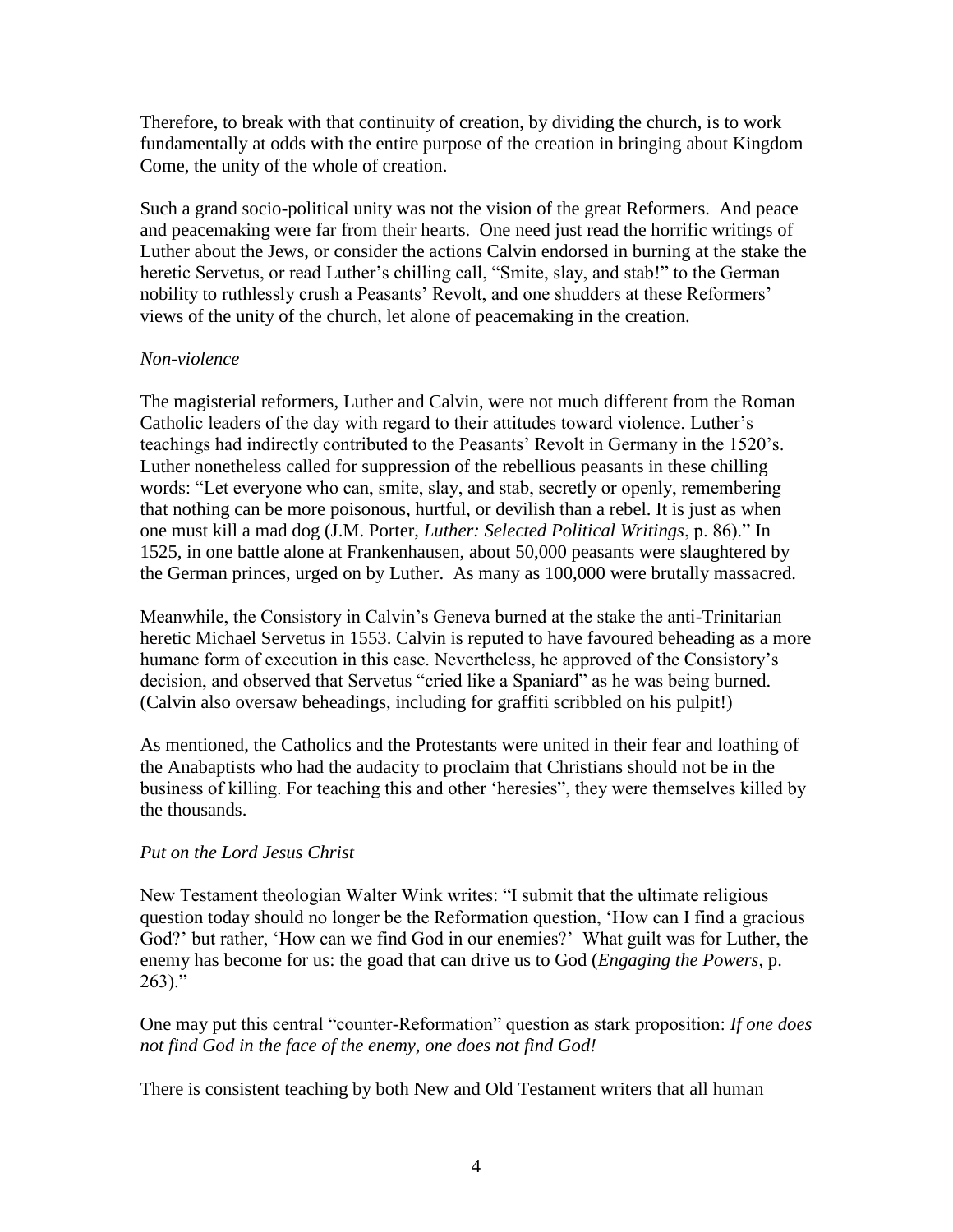powers and principalities belong to Satan's realm and that Christians overcome the evil of such powers by doing good. It is God's will that by loving the enemy Christians overcome an oppressive state, an abusive parent, a misogynist male, an intolerant religionist, an overbearing master, etc. Jesus' teaching was love of one's enemies, even when they do us evil. This love was meant as both means and end.

The "overcome" list just given above is reprised, with variations, by the Apostle Paul in many of his writings. Martin Luther called these *Haustafeln*, rules of the house as it were, about power relationships in the early church. These arrangements referenced the citizen before the state, gender relationships, master-slave issues, interracial and interreligious matters, and parent-child dynamics. In the history of the Reformation, these texts were generally interpreted to mean endorsement of *status quo* power relationships. Slaves were merely to obey their Masters; women were to be under the control of men; citizens were to accept uncritically the injustices of the state; children were to obey unquestioningly their parents even when abused; etc.

There is a kind of code expression, calling for radical subversion of such power arrangements in ancient neareastern society, used by Paul on several occasions when dealing with the socially and politically entrenched evil structures of control. To accomplish the task of overcoming evil with good, Paul held that, through resurrection empowerment, it was possible to "love the enemy to death" – until in fact the death of the tyranny is realized!

Paul's code expression is for instance found in Romans 13:14: "*Clothe yourselves with the Lord Jesus Christ*." It is possible, challenges Paul, to be so immersed in the words and ways of Jesus in his response to the enemy, that we will respond to all our enemies in similar fashion.

This same expression, in Greek, the word *enduo*, is variously translated "clothe yourselves with", or "put on". The "clothing" to be put on is either Jesus, or his characteristics, including light like armor; a new self like Jesus; love as supreme virtue; compassion; kindness; humility; gentleness; and patience. These all are found distributed in various New Testament texts.

What is fascinating is that all these *enduo* verses are in the vicinity of the *Haustafeln*, household rules, texts. In Galatians 3:26 - 29, Paul says, "*You are all sons [and daughters] of God through faith in Christ Jesus, for all of you who were united with Christ in baptism have been clothed [enduo] with Christ. There is neither Jew nor Greek, slave nor free, male nor female, for you are all one in Christ Jesus*...."

What astounding results from being clothed with Christ! All the old conventions, institutions, hatreds, and everything else belonging to the old *aeon* are done away! Paul may have limited his examples here in keeping with the classic contemporary rabbinical prayer he likely knew, which thanked God for not having been born a Gentile, a slave, or a woman! But the examples doubtless extend to all orders of creation and hierarchies caught up in radical sinfulness. Paul clearly will have none of them!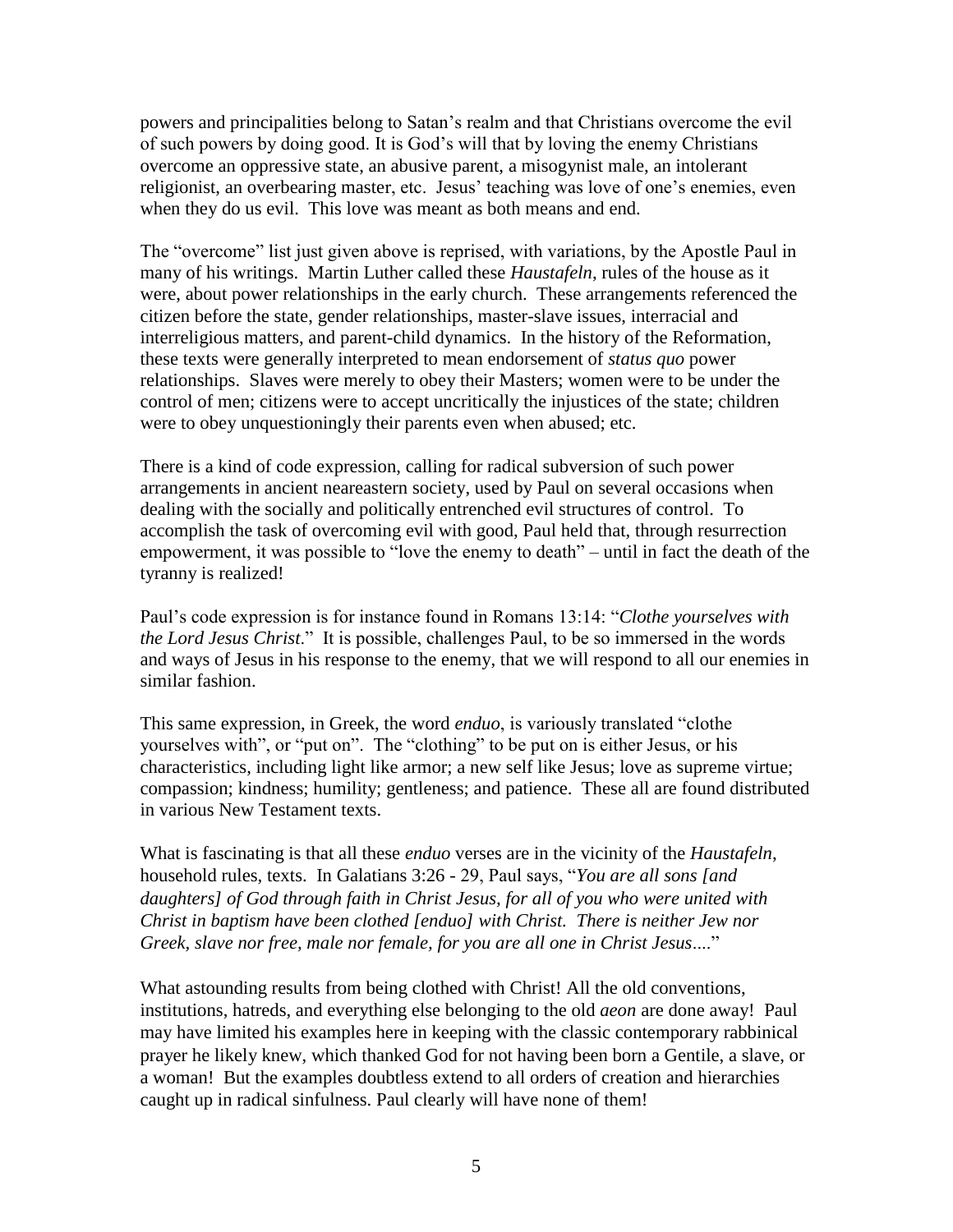Religious intolerance, slavery, and patriarchy for Paul are all enemies of the Gospel of Jesus Christ. All these are entrenchments of cultural, societal norms and mores that the New Testament writers set out vigorously to subvert and overcome. Over against all such social conventions, traditions, structures, institutions, norms, mores, etc., Paul's cry is, "*It is for freedom that Christ has set us free. Stand firm, then, and do not let yourselves be burdened again by a yoke of slavery* (Gal. 5:1)."

In this understanding of radical reformation, all the old *status quo* ways of control and power are subverted by "putting on Jesus Christ"! It is not, therefore, that the church "reforms" first, in hope that Jesus, like a suit of clothes will "fit". Rather, Jesus, by example, inspiration, and transformational power through his Spirit, is that "suit of clothing" that we put on to undergo a powerful, even catastrophic, "reshaping" of our very selves.

Writers of New Testament scriptures taught the complete subversion of all hierarchy, chain of command, or brutal authority legitimized for instance by the church during medieval Christianity, or any other era. To Paul, Peter and Jesus, hierarchy was as surely *anathema* as judaistic legalism. There is only one legitimate *archy*, namely the Kingdom of Jesus, over against which all other *archies* or *hierarchies* are illegitimate pretenders. In Jesus' kingdom, the way of all relationships was exemplified when Jesus took on the servant role, and washed his disciples' feet.

"It is an irony of history", claims retired Syracuse University Religious Studies professor James Williams, "that the very source that first disclosed the viewpoint and plight of the victim is pilloried in the name of various forms of [biblical] criticism... However, it is in the Western world that the affirmation of 'otherness,' especially as known through the victim, has emerged. And its roots sink deeply into the Bible as transmitted in the Jewish and Christian traditions... the standpoint of the victim is [the West's] unique and chief biblical inheritance. It can be appropriated creatively and ethically only if the *inner dynamic* of the biblical texts and traditions is understood and appreciated. The Bible is the first and main source for women's rights, racial justice, and any kind of moral transformation. The Bible is also the only creative basis for interrogating the tradition and the biblical texts ("King as Servant, Sacrifice as Service: Gospel Transformations", in Willard M. Swartley, ed., *Violence Renounced: René Girard, Biblical Studies, and Peacemaking*, pp. 195 & 196)."

In response to the Judeo-Christian sacred texts, two broad approaches have been taken: rejecting the texts wholesale in a bid to find a higher humanism; or reinterpreting them in the process of "appropriating their inner dynamic". The former is culturally akin to cutting off the nose to spite the face. The latter is arguably, in the words of René Girard, the most revolutionary way humanity may proceed: "In the Hebrew Bible", Girard writes, "there is clearly a dynamic that moves in the direction of the rehabilitation of the victims, but it is not a cut-and-dried thing. Rather, it is a process under way, a text in travail; it is not a chronologically progressive process, but a struggle that advances and